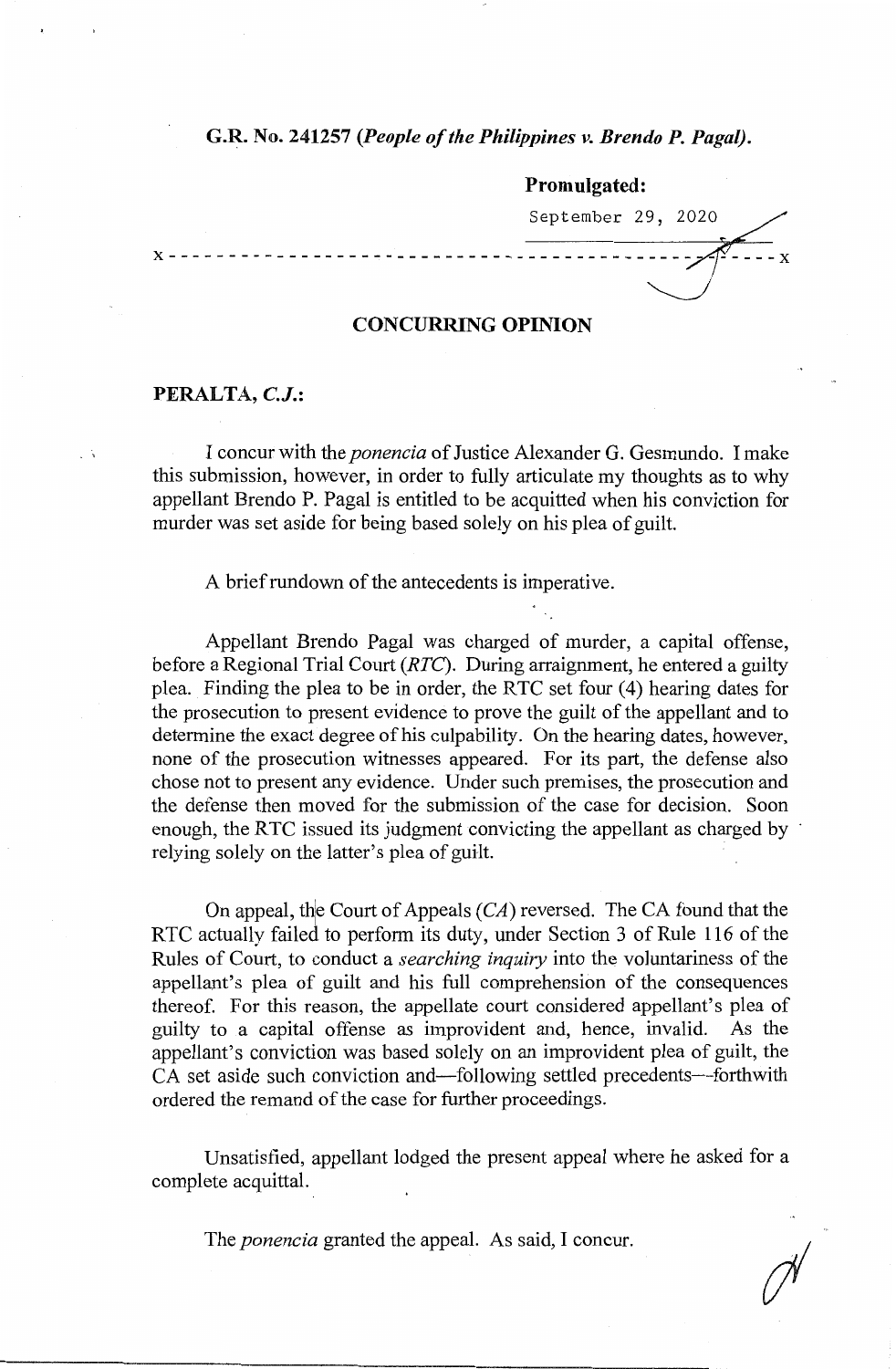Concurring Opinion  $-2$  - G.R. No. 241257

Jurisprudence up until now has been consistent in how courts ought to deal with convictions for capital offenses that are based *solely* on improvident pleas of guilt. 1 When a conviction for a capital offense is appealed and is there found to be based exclusively on an improvident plea of guilt, case law typically compels the appellate court to set aside the conviction of the accused and *remand the entire case back to the trial court for re-arraignment and the conduct of further proceedings.* <sup>2</sup>

While I concede that a conviction for a capital offense when based solely on an improvident plea of guilt must always be set aside, I believe that a remand of the criminal case should not be ordered *ipso facto* as a matter of course. In tune to what the *ponencia* advances, I venture that an exception to the remand directive should be made in instances where the prosecution was previously given the opportunity to present evidence to prove the guilt of the accused but failed to do so for no justifiable reason. I submit that, in such instances, it actually becomes the duty of the appellate court to render a judgment of acquittal in favor of the accused.

Such exception, while novel, is grounded on existing rules and sound reason.

It should be stressed that under our current rules of procedure, a guilty *plea-whether improvident or not-can* never on its own justify a conviction for a capital offense. This is the unequivocal import of Section 3 of Rule 116 of the 2000 Revised Rules of Criminal Procedure:

**SECTION 3.** *Plea of Guilty to Capital Offense; Reception of Evidence.* - When the accused pleads guilty to a capital offense, the court shall conduct a searching inquiry into the voluntariness and full comprehension of the consequences of his plea and shall require the prosecution to prove his guilt and the precise degree of culpability. The accused may present evidence in his behalf.

In *People v. Oden*<sup>3</sup> we held that the above provision mandated trial courts to fulfill three (3) *distinct* duties whenever an accused pleads guilty to a capital offense, to wit:

- (1) It must conduct a searching inquiry into the voluntariness and full comprehension of the consequences of the plea of guilt,
- (2) It **must require the prosecution to still prove the guilt of the accused and the precise degree of his culpability,** and

2  $\overline{\mathbf{3}}$ 

471 Phil. 638 (2004).

*Id.* 

 $\mathbf{1}$ *See* page 24 of the *ponencia.*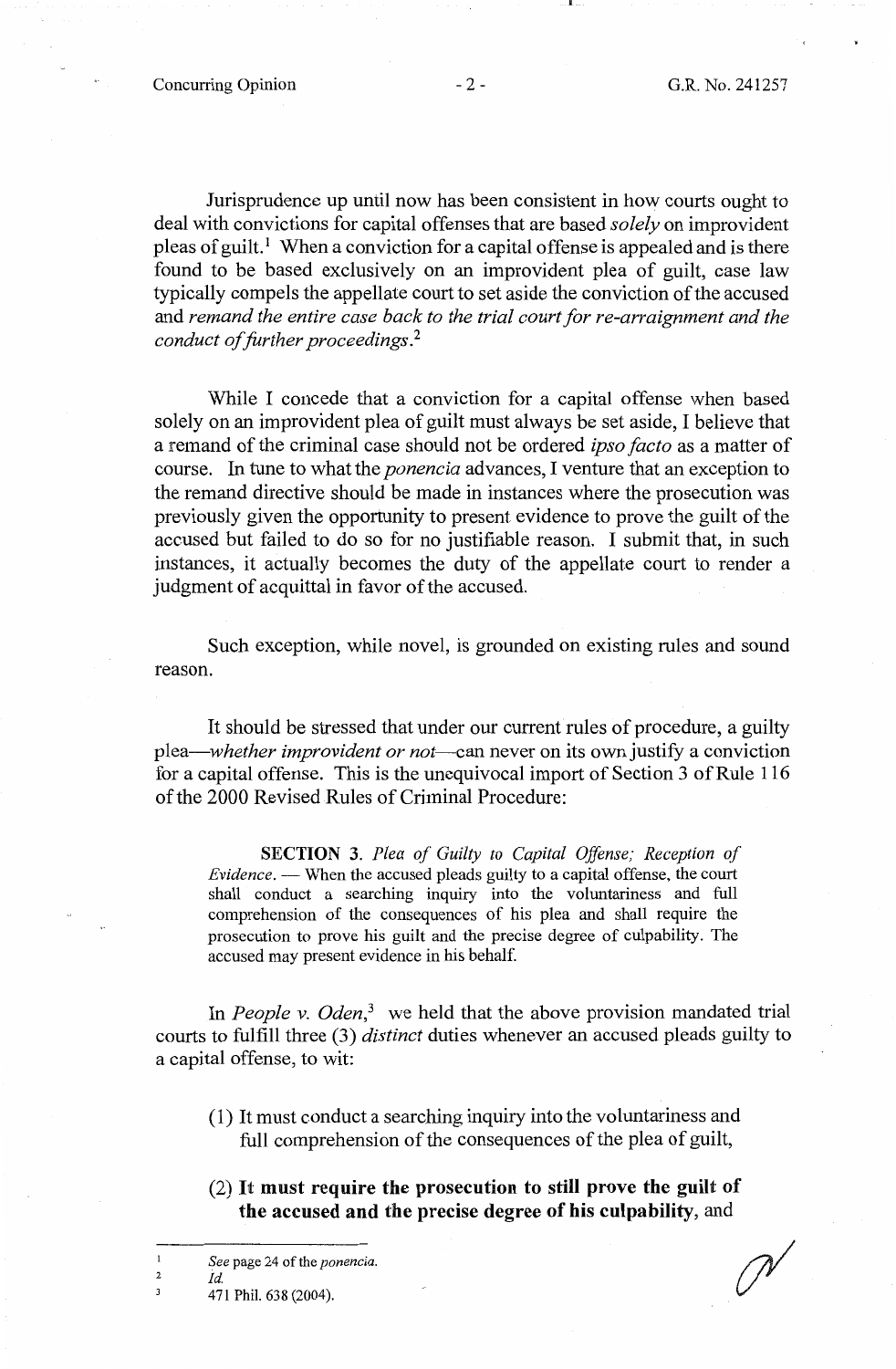(3) It must inquire whether or not the accused wishes to present evidence in his behalf and allow him to do so if he desires.<sup>4</sup>

The second duty of the trial court under Section 3 of Rule 116 confirms a subsisting obligation on the part of the prosecution to present evidence and prove the guilt of the accused charged of a capital offense—notwithstanding the latter's guilty plea. Indeed, by the provision, such *onus* of the prosecution remains *even* if the trial court had already fulfilled its first duty, and *even* if the plea of guilty by the accused was determined to have been voluntarily and intelligently taken by the latter.

Hence, in cases where the accused enters a plea of guilty to a capital offense, the issue of whether such plea was improvidently taken or not will not actually determine the ultimate fate of the accused. As can be seen, regardless of the quality of the accused's plea of guilty, the prosecution is never discharged of its burden to adduce evidence and prove the guilt of the former. The implication of this procedure is crystal—in cases involving capital offenses, the accused's conviction or acquittal will still have to depend on whether the prosecution is able to discharge its burden of proving the guilt of the accused beyond reasonable doubt.<sup>5</sup> Accordingly, it is only when the prosecution is able to do so that the trial court would be justified in rendering a judgment of conviction. Otherwise, the accused-in spite of his plea of guilt-must be acquitted consistent with the constitutional presumption of innocence.

The case at bench, therefore, simply pertains to a situation where the prosecution was not able to discharge its burden of proving the guilt of an accused charged of a capital offense, *after* being required and given the opportunity by the trial court to do so.

It may be recalled that, after the appellant entered a plea of guilty to the crime of murder, the RTC-in fulfillment of its second duty under Section 3 of Rule 116-set four (4) hearing dates for the prosecution to present its evidence. However, the prosecution still failed to present any witness or evidence on any of the provided hearing dates. Obviously, the guilt of the appellant was never proven independently of his guilty plea.

Id. at 648.

*<sup>5</sup>*The procedure under Section 3 of Rule 116, thus, effectively removes the distinction between a plea of guilty and a plea of not guilty in the prosecution of capital offenses. As observed by Justice Alfredo Benjamin S. Caguioa in his Concurring Opinion:

Thus, **as it stands, there is effectively no difference between a plea of guilty or not guilty to a capital offense** - **that is, in both instances, the prosecution is required to present evidence to prove the guilt of the accused beyond reasonable doubt.** An accused who made an improvident plea of guilty may nonetheless be found guilty of the crime charged if, independent of the improvident plea, the evidence adduced by the prosecution establishes his guilt beyond reasonable doubt. To the contrary, **absent proof by**  adduced by the prosecution establishes his guilt beyond reasonable doubt. To the contrary, absent proof by the prosecution proving beyond reasonable doubt the guilt of the accused, such accused who pleads guilty to a capit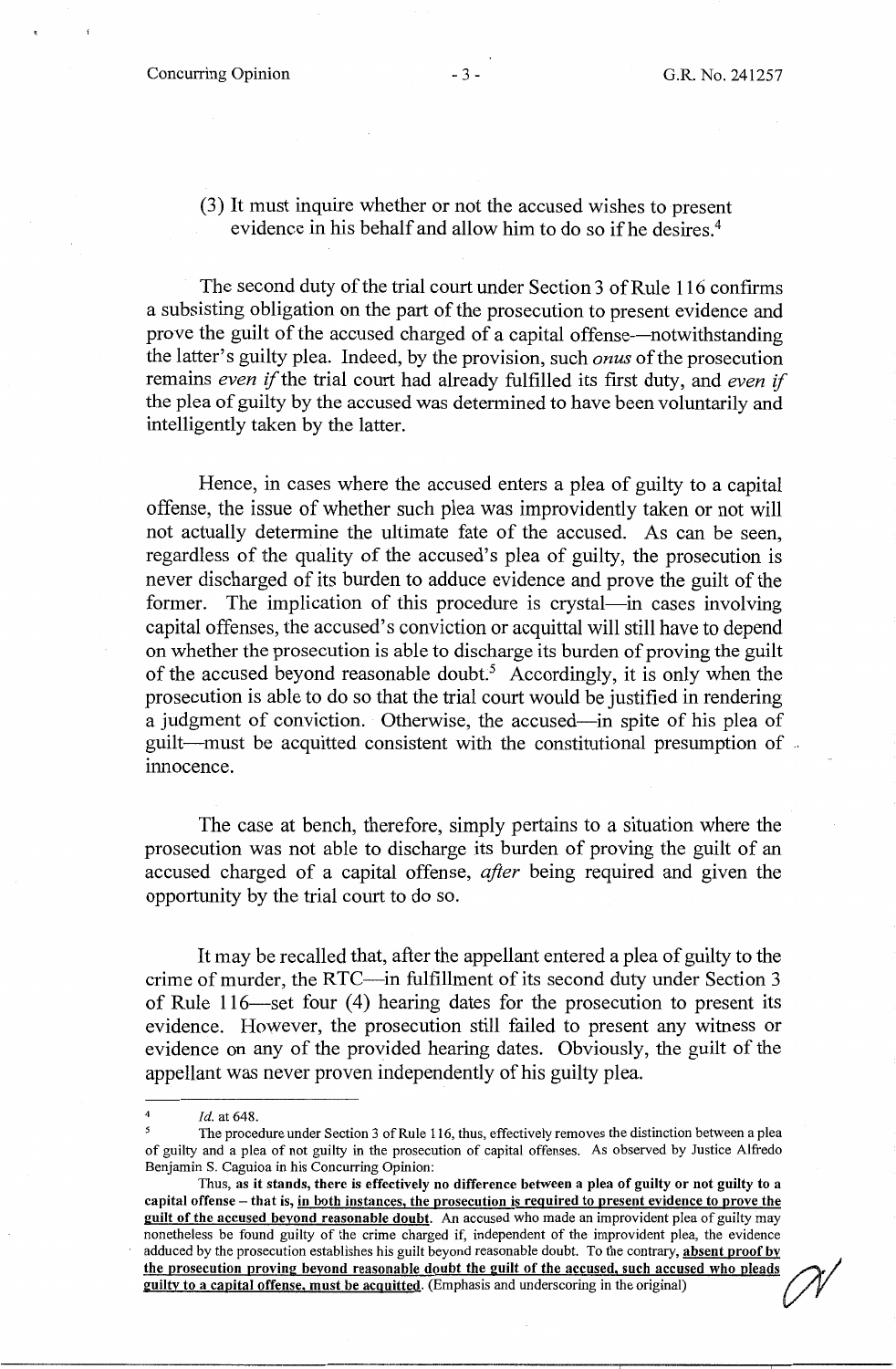**When the case against the appellant was thus submitted for decision, it is clear that the RTC should have rendered a judgment of acquittal in favor of the appellant. At that juncture, and by the Constitution and our rules, the appellant already deserves to be acquitted on the ground of the failure of the prosecution to prove his guilt by reasonable doubt.** It is only unfortunate that the RTC erred and rendered a judgment of conviction on the sole basis of the appellant's guilty plea.

From that perspective, I believe that the relief that should be accorded to the appellant *on appeal* must also be his complete acquittal from the crime charged. This is consistent with the basic purpose of an appeal which is to rectify errors of judgment committed by a lower court.<sup>6</sup> Here, the rectification of the RTC's judgment could only be achieved when it is superseded by that which should have been issued by the trial court in the first place.

Rendering a judgment of acquittal in favor of the appellant on appeal, in other words, merely recognizes the verdict the latter was legally entitled from the start.

Conversely, requiring the remand of the case back to the RTC *under the present circumstances,* would be nothing short of inflicting a complete injustice to the appellant.

For one, a remand will undeservely cure all the prosecution's lapses and shortcomings during the trial stage. It will disregard the fact that the prosecution was already given, but had squandered for no justifiable reason, an opportunity to adduce evidence against and prove the guilt of the appellant. Allowing such an outcome—under the peculiar facts of this case—sets a dangerous precedent for the administration of criminal justice as it seems to encourage, if not reward, indolence in the prosecution of capital offenses.

Second, ordering a remand would undeniably work considerable prejudice to the appellant-particularly in his ability to raise a viable legal defense against the crime with which he was charged. It should be stressed that the appellant himself had not seen the need to present any evidence in his defense during the trial, most likely because the prosecution itself did not present any evidence to establish his guilt. Hence, conducting a re-trial at this stage would practically mean that the appellant has to,/or *the first time,* collect evidence and build a case for his defense—a whole eleven years since he was indicted and almost a decade later after he was erroneously convicted by the RTC. Under such circumstances, a remand would not in any sense be fair to the appellant and would only prolong his unrest and anxiety. With these considerations, I therefore agree with the astute conclusion of Associate

*Silverio v. Court of Appeals, 225 Phil. 459, 471 (1986).*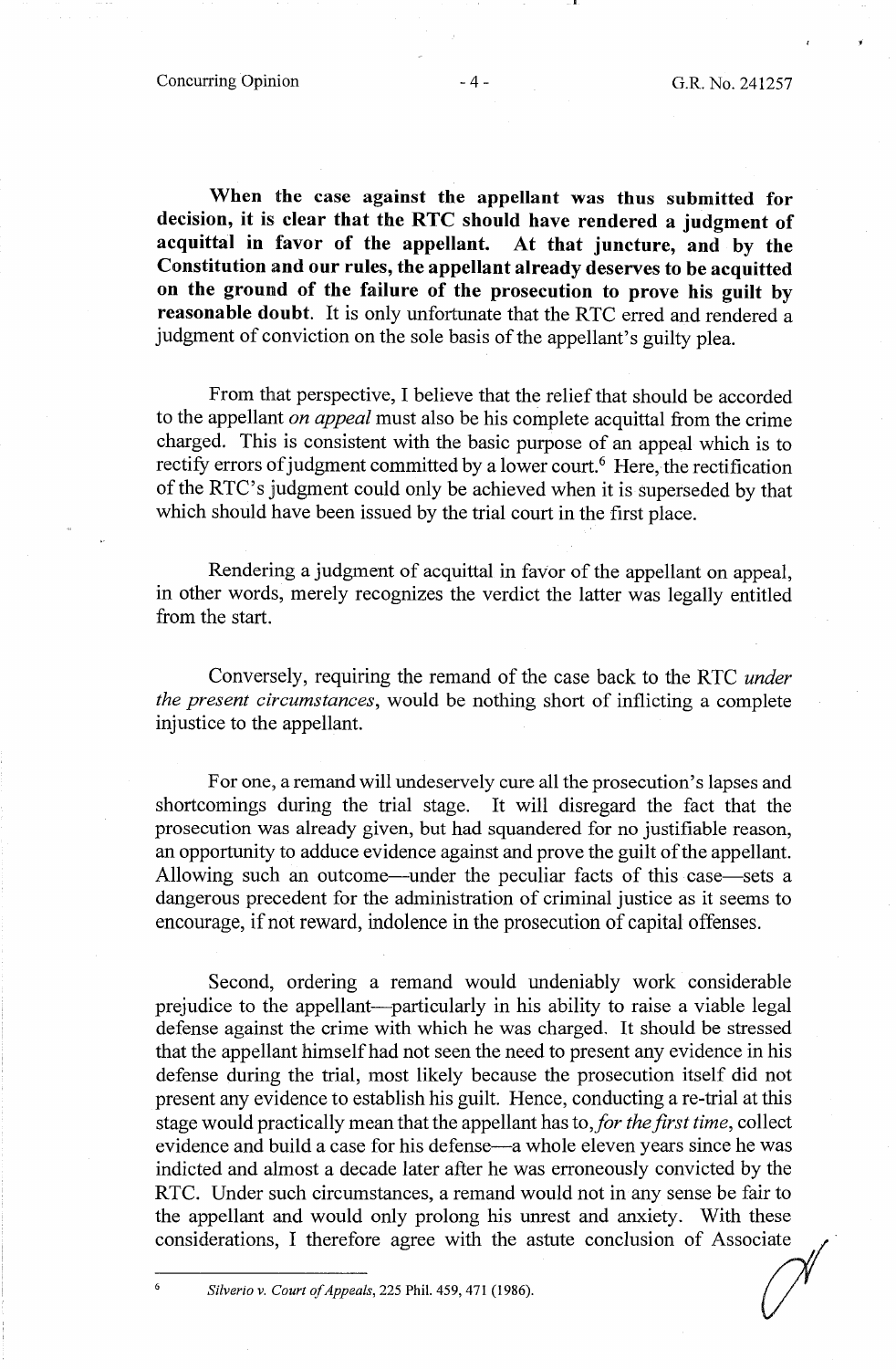Justice Alfredo Benjamin S. Caguioa that remanding the present case back to the RTC may run the risk of violating the appellant's right to speedy trial.7

Lastly, the Court is not unmindful of the case of *People v. Abapo8*  wherein we rationalized the necessity of the remand directive as such:

x x x. However, after a careful examination of the records of this case, we find that **the improvident plea of guilt of the accused-appellant has affected the manner by which the prosecution conducted its presentation of the evidence. The presentation of the prosecution's case was lacking in assiduity and was not characterized with the meticulous attention to details that is necessarily expected in a prosecution for a capital offense.** The state prosecutor in his examination of the victim was evidently concerned only with proving the respective dates of the commission of the repeated rapes, and did not attempt to elicit details about the commission of each rape that would satisfy the requirements for establishing proof beyond reasonable doubt that the offenses charged have in fact been committed by the accused. It **is clear to our mind that the**  prosecution did not discharge its obligation as seriously as it would **have had there been no plea of guilt on the part of the accused.**  (Emphasis supplied)

In essence, *Abapo* predicated the need to remand on what it perceived to be as the detrimental effect of an accused's plea of guilt on *"the manner by which the prosecution conduct* [s] its presentation of the evidence."<sup>9</sup> It observed that a plea of guilty to a capital offense may lead *"the prosecution not* [to] *discharge its obligation as seriously as it would have had there been no plea of guilt.*"<sup>10</sup> Consequently, when a conviction for a capital offense was hinged solely on the accused's plea of guilt, but the plea was later determined to be improvident on appeal, the case has to be remanded back to the trial court because the prosecution, which relied on the accused's plea of guilt, could be said to have been effectively prevented from fully presenting its evidence.

*Abapo'* s ruminations, however, seem to contradict the import of Section 3 of Rule 116 and, thus, should be revisited. As discussed earlier, the provision recognizes a subsisting duty on the part of the prosecution to present evidence and prove the guilt of an accused charged of a capital offensenotwithstanding the latter's guilty plea. The obvious significance of this rule is that, in cases involving capital offenses, the plea of guilt of the accused, regardless of whether it was improvidently taken or not, by itself will never discharge the prosecution of its burden to adduce evidence and prove the guilt of the accused.

*Id. Id.* 

9 10

<sup>7</sup>  8 See Concurring Opinion of Justice Alfredo Benjamin S. Caguioa, pp. 18-19.

<sup>385</sup> Phil. 1175, 1187 (2000).